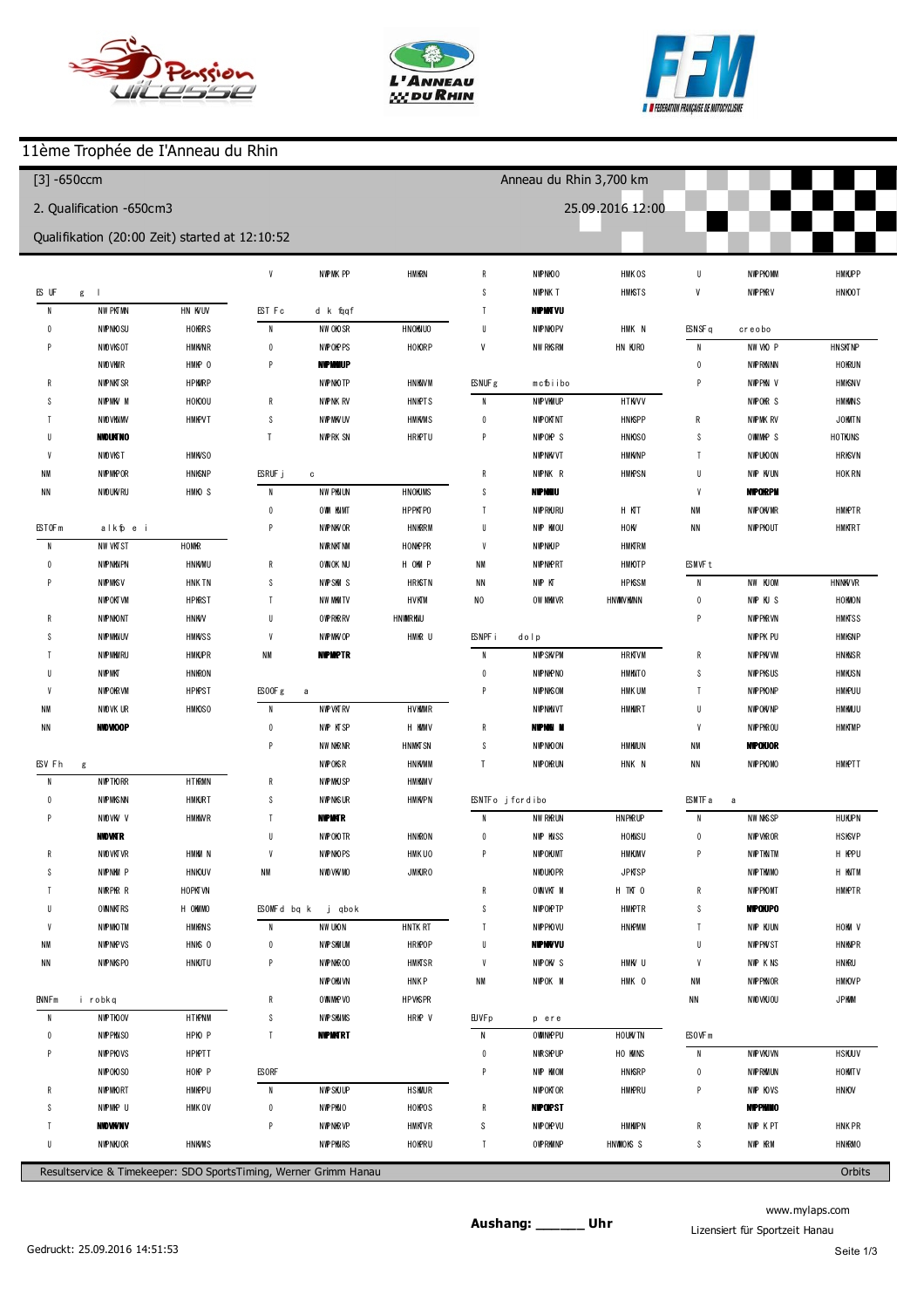





# 11ème Trophée de I'Anneau du Rhin

| $[3] -650$ ccm         |                          |                                                |                              |                         |                      |                    | Anneau du Rhin 3,700 km |                  |                           |                           |             |
|------------------------|--------------------------|------------------------------------------------|------------------------------|-------------------------|----------------------|--------------------|-------------------------|------------------|---------------------------|---------------------------|-------------|
|                        | 2. Qualification -650cm3 |                                                |                              |                         |                      |                    |                         | 25.09.2016 12:00 |                           |                           |             |
|                        |                          | Qualifikation (20:00 Zeit) started at 12:10:52 |                              |                         |                      |                    |                         |                  |                           |                           |             |
| p7                     | 1 42.938                 | $+9.936$                                       | 010                          | 130.883                 | $-2.822$             | 5                  | 135.190                 | $+0.899$         | $\mathbf{1}$              | 154.786                   | $+18.324$   |
| 8                      | 207.251                  | $+34.249$                                      |                              |                         |                      | 6                  | 136.293                 | $+2.002$         | $\overline{2}$            | 1 45.592                  | $+9.130$    |
| 9                      | 135.346                  | $+2.344$                                       |                              | (675) Geoffrey DESMOULN |                      | 7                  | 134.836                 | $+0.545$         | 3                         | 139.133                   | $+2.671$    |
| 10                     | 133.093                  | $+0.091$                                       | $\overline{1}$               | 1 42.369                | $+8.421$             | 8                  | 134.291                 |                  | $\overline{4}$            | 138.739                   | $+2.277$    |
| 11                     | 136.475                  | $+3.473$                                       | $\overline{2}$               | 134.849                 | $+0.901$             | p9                 | 133.991                 | $-0.300$         | 5                         | 136.462                   |             |
|                        |                          |                                                | $\sqrt{3}$                   | 133.989                 | $+0.041$             |                    |                         |                  | p6                        | 137.205                   | $+0.743$    |
| (688) F brian SCHNEDER |                          |                                                | $\overline{4}$               | 133.948                 |                      | (74) Marc Gilardi  |                         |                  |                           |                           |             |
| $\overline{1}$         | 138.160                  | $+4.968$                                       | 5                            | 134.008                 | $+0.060$             | $\overline{1}$     | 154.818                 | $+20.016$        |                           | (21) Adeline GU LTAT      |             |
| $\overline{2}$         | 133.986                  | $+0.794$                                       | p6                           | 132.761                 | $-1.187$             | $\overline{2}$     | 139.913                 | $+5.111$         | $\overline{1}$            | 1 44.368                  | $+7.269$    |
| 3                      | 133.192                  |                                                |                              |                         |                      | $\mathbf{3}$       | 136.895                 | $+2.093$         | $\overline{2}$            | 1 43.747                  | $+6.648$    |
| 4                      | 133.708                  | $+0.516$                                       |                              | (644) m ickaelesteves   |                      | $\overline{4}$     | 134,802                 |                  | $\sqrt{3}$                | 138.002                   | $+0.903$    |
| 5                      | 133.412                  | $+0.220$                                       | $\overline{1}$               | 1 43.780                | $+9.624$             | 5                  | 138.277                 | $+3.475$         | $\overline{4}$            | 137.099                   |             |
| p6                     | 135.527                  | $+2.335$                                       | $\overline{2}$               | 135.572                 | $+1.416$             | $6\phantom{1}$     | 1 35.136                | $+0.334$         | 5                         | 137.372                   | $+0.273$    |
| $\overline{7}$         | 4 0 2 0 7 2              | $+228.880$                                     | $\sqrt{3}$                   | 135.874                 | $+1.718$             | $\overline{1}$     | 136.593                 | $+1.791$         | $\boldsymbol{6}$          | 137.153                   | $+0.054$    |
| p8                     | 6 03.403                 | $+430.211$                                     | $\sqrt{4}$                   | 1 34.831                | $+0.675$             | p8                 | 155.170                 | $+20.368$        | p7                        | 131.934                   | $-5.165$    |
|                        |                          |                                                | 5                            | 135.695                 | $+1.539$             |                    |                         |                  |                           |                           |             |
| (698) M kae   JAECK    |                          |                                                | $\boldsymbol{6}$             | 137.262                 | $+3.106$             |                    | (614) M ickael Touati   |                  |                           | (189) Remy GAV LLET       |             |
| $\overline{1}$         | 1 40.795                 | $+7.429$                                       | $\overline{1}$               | 134.709                 | $+0.553$             | $\overline{1}$     | 1 44.080                | $+8.798$         | $\overline{1}$            | 1 49.446                  | $+11.635$   |
| $\overline{2}$         | 135.064                  | $+1.698$                                       | $\, 8$                       | 135.238                 | $+1.082$             | $\overline{2}$     | 1 3 5 5 7 1             | $+0.289$         | $\overline{2}$            | 139.831                   | $+2.020$    |
| 3                      | 1 35.070                 | $+1.704$                                       | $\overline{9}$               | 134156                  |                      | $\mathbf{3}$       | 136.659                 | $+1.377$         | $\sqrt{3}$                | 138.710                   | $+0.899$    |
| 4                      | 135.366                  | $+2.000$                                       | 10                           | 134.488                 | $+0.332$             | 4                  | 135.282                 |                  | $\overline{4}$            | 138.230                   | $+0.419$    |
| 5                      | 135.052                  | $+1.686$                                       | p11                          | 1 28.663                | $-5.493$             | 5                  | 1 3 5 8 1 3             | $+0.531$         | 5                         | 137.811                   |             |
| 6                      | 134.623                  | $+1.257$                                       |                              |                         |                      | $6\phantom{1}$     | 136.364                 | $+1.082$         | $6\phantom{.0}$           | 139.024                   | $+1.213$    |
| 7                      | 134.339                  | $+0.973$                                       | (692) bryan reech            |                         |                      | $\overline{7}$     | 1 35.754                | $+0.472$         | p7                        | 1 34.007                  | $-3.804$    |
| 8                      | 133.574                  | $+0.208$                                       | $\overline{1}$               | 1 43.114                | $+8.950$             | 8                  | 1 3 5 8 14              | $+0.532$         | 8                         | 254.829                   | $+1.17.018$ |
| $\boldsymbol{9}$       | 133.366                  |                                                | $\overline{2}$               | 137.542                 | $+3.378$             | $\boldsymbol{9}$   | 137.529                 | $+2.247$         | p9                        | 135.295                   | $-2.516$    |
| 10                     | 135.033                  | $+1.667$                                       | $\sqrt{3}$                   | 136.722                 | $+2.558$             | 10                 | 137.628                 | $+2.346$         |                           |                           |             |
| 11                     | 133.480                  | $+0.114$                                       | $\overline{4}$               | 1 41.323                | $+7.159$             |                    |                         |                  |                           | <b>(636) ER C MATTDNI</b> |             |
|                        |                          |                                                | $\sqrt{5}$                   | 136.690                 | $+2.526$             |                    | (608) Philippe B0 EHLER |                  | $\overline{1}$            | 156.249                   | $+18.373$   |
| (635) Jérém ie         | <b>MEYER</b>             |                                                | $6\phantom{.0}$              | 135.778                 | $+1.614$             | $\overline{1}$     | 1 48.300                | $+12.481$        | $\overline{2}$            | 1 48.722                  | $+10.846$   |
| $\overline{1}$         | 139.605                  | $+6.227$                                       | $\overline{1}$               | 134.856                 | $+0.692$             | $\overline{2}$     | 138.210                 | $+2.391$         | $\mathbf{3}$              | 139.955                   | $+2.079$    |
| $\overline{2}$         | 1 35.160                 | $+1.782$                                       | 8                            | 135.885                 | $+1.721$             | 3                  | 135.953                 | $+0.134$         | $\overline{4}$            | 138.789                   | $+0.913$    |
| p3                     | 1 34.994                 | $+1.616$                                       | $\boldsymbol{9}$             | 134.164                 |                      | 4                  | 135.819                 |                  | 5                         | 138.430                   | $+0.554$    |
| 4                      | 208.593                  | $+35.215$                                      | $10\,$                       | 134.391                 | $+0.227$             | p5                 | 1 43.197                | $+7.378$         | $\boldsymbol{6}$          | 139.143                   | $+1.267$    |
| 5                      | 134.515                  | $+1.137$                                       | p11                          | 131.208                 | $-2.956$             |                    |                         |                  | $\overline{7}$            | 137.876                   |             |
| ĥ                      | 133378                   |                                                |                              |                         |                      |                    | (604) julien Collignon  |                  | $\,$ 8                    | 138.770                   | $+0.894$    |
| $\overline{7}$         | 134.360                  | $+0.982$                                       |                              | (611) A drien CHONE     |                      | $\mathbf{1}$       | 1 43.026                | $+6.917$         | 9                         | 138.666                   | $+0.790$    |
| p8                     | 137.864                  | $+4.486$                                       | $\overline{1}$               | 1 43.164                | $+8.937$             | $\overline{2}$     | 139.031                 | $+2.922$         | 10                        | 1 43.526                  | $+5.650$    |
|                        |                          |                                                | $\overline{2}$               | 135.315                 | $+1.088$             | 3                  | 1 42.959                | $+6.850$         | 511                       | 3 05.349                  | $+127.473$  |
| (680) Cedric Becht     |                          |                                                | $\sqrt{3}$                   | 135.276                 | $+1.049$             | 4                  | 139.177                 | $+3.068$         |                           |                           |             |
| $\overline{1}$         | 1 40.512                 | $+6.807$                                       | $\overline{4}$               | 134.227                 |                      | 5                  | 138.095                 | $+1.986$         |                           | (120) jerom e DOUDOUX     |             |
| $\overline{2}$         | 134.414                  | $+0.709$                                       | 5                            | 134.780                 | $+0.553$             | $6\phantom{1}$     | 137.368                 | $+1.259$         | $\vert$                   | 1 46.769                  | $+8.607$    |
| 3                      | 135.076                  | $+1.371$                                       | p6                           | 1 45.882                | $+11.655$            | $\overline{1}$     | 136.910                 | $+0.801$         | $\overline{2}$            | 1 42.629                  | $+4.467$    |
| 4                      | 134.728                  | $+1.023$                                       |                              |                         |                      | 8                  | 137.105                 | $+0.996$         | p3                        | 1 40.985                  | $+2.823$    |
|                        | 134.048                  | $+0.343$                                       | (626) Eric Ruyer             |                         |                      | $\boldsymbol{9}$   | 137.946                 | $+1.837$         | $\overline{4}$            | 2 44.148                  | $+1.05.986$ |
| 5                      |                          |                                                | $\overline{1}$               | 1 43.292                | $+9.001$             | 10                 | 136.109                 |                  | $5\phantom{.0}$           | 138.693                   | $+0.531$    |
| 6                      | 133.705                  |                                                |                              |                         |                      |                    | 150.225                 | $+14.116$        | $\boldsymbol{6}$          | 138.462                   | $+0.300$    |
| p7                     | 132.951                  | $-0.754$                                       | $\sqrt{2}$                   | 135.508                 | $+1.217$             | 511                |                         |                  |                           |                           |             |
| 8<br>9                 | 135.573<br>1 41.553      | $+1.868$<br>$+7.848$                           | $\sqrt{3}$<br>$\overline{4}$ | 135.986<br>1 34.405     | $+1.695$<br>$+0.114$ | (612) Pierre Rum a |                         |                  | $7\phantom{.0}$<br>$\,$ 8 | 138.377<br>138.162        | $+0.215$    |

www.mylaps.com Lizensiert für Sportzeit Hanau